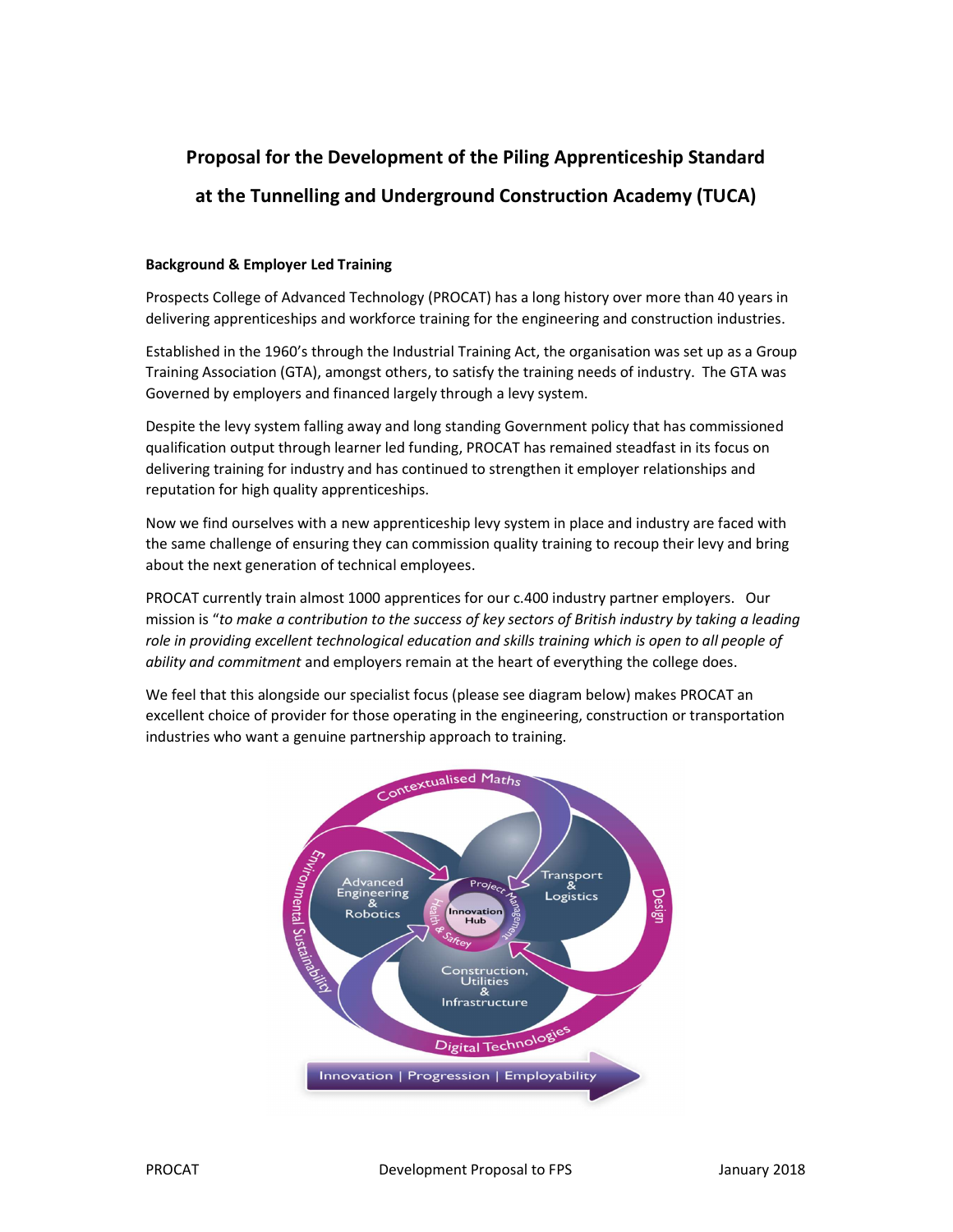## Focus on Industry

All apprenticeship programmes at PROCAT are industry led in their design. At the outset this is undertaken through close working to design the programme and then on an ongoing basis is facilitated through our GTA Employer Committees. These committees have c.20 members, only three of which are college staff, the remaining are all employer members. They feed directly into our Corporation Board, which itself has employer representation and to which the Committees can nominate two employer members to.

This structure, in addition to serving over 500 employers and developing close working relationships with a vast number, enables us to shape the training offer, improve quality and develop the training needed for the future workforce in our industries.

The title of 'College of Advanced Technology' recognises the direction of travel for our industries. They are becoming more technology reliant, requiring an agile and skilled workforce that can design, build and maintain that technology. In recognition of this, PROCAT has developed a strategy to move the college to a position where we can strengthen and broaden our training offer to industry and provide more opportunities to young people looking to start a career in these industries, with the right skill sets.

This strategy means PROCAT has an open door to work with employers who wish to bring new provision into the market.

## Curriculum Development and Cost

PROCAT has already made much progress in the development of curriculum and in this academic year has introduced 15 new apprenticeship standards to both replace frameworks and to introduce new subject areas.

Although positive, this is placing high demands on what is already limited development capacity amongst the staff base.

In order to successfully bring about development of more provision in a timely manner, PROCAT would need to bring in resource in addition to its own resource to complete this work. The work to be undertaken includes the following:

| <b>Task</b>                                                  | <b>Number of days</b> |
|--------------------------------------------------------------|-----------------------|
| Building a full understanding of the standard and EPA        | 2                     |
| requirements                                                 |                       |
| Ascertaining how employers wish the standard to be delivered | 2                     |
| inc. mode of delivery, content, timescales, equipment etc.   |                       |
| Designing a programme overview and testing with employers    | 3                     |
| Writing schemes of work for delivery of the apprenticeship   | 5                     |
| Writing lesson plans for delivery readiness                  | 5                     |
| Delivery staff training and development                      | 3 (1 prep/2 training) |
| <b>TOTAL</b>                                                 | 20 days               |
| Consultants time is charged at £350 per day                  | £7,000                |